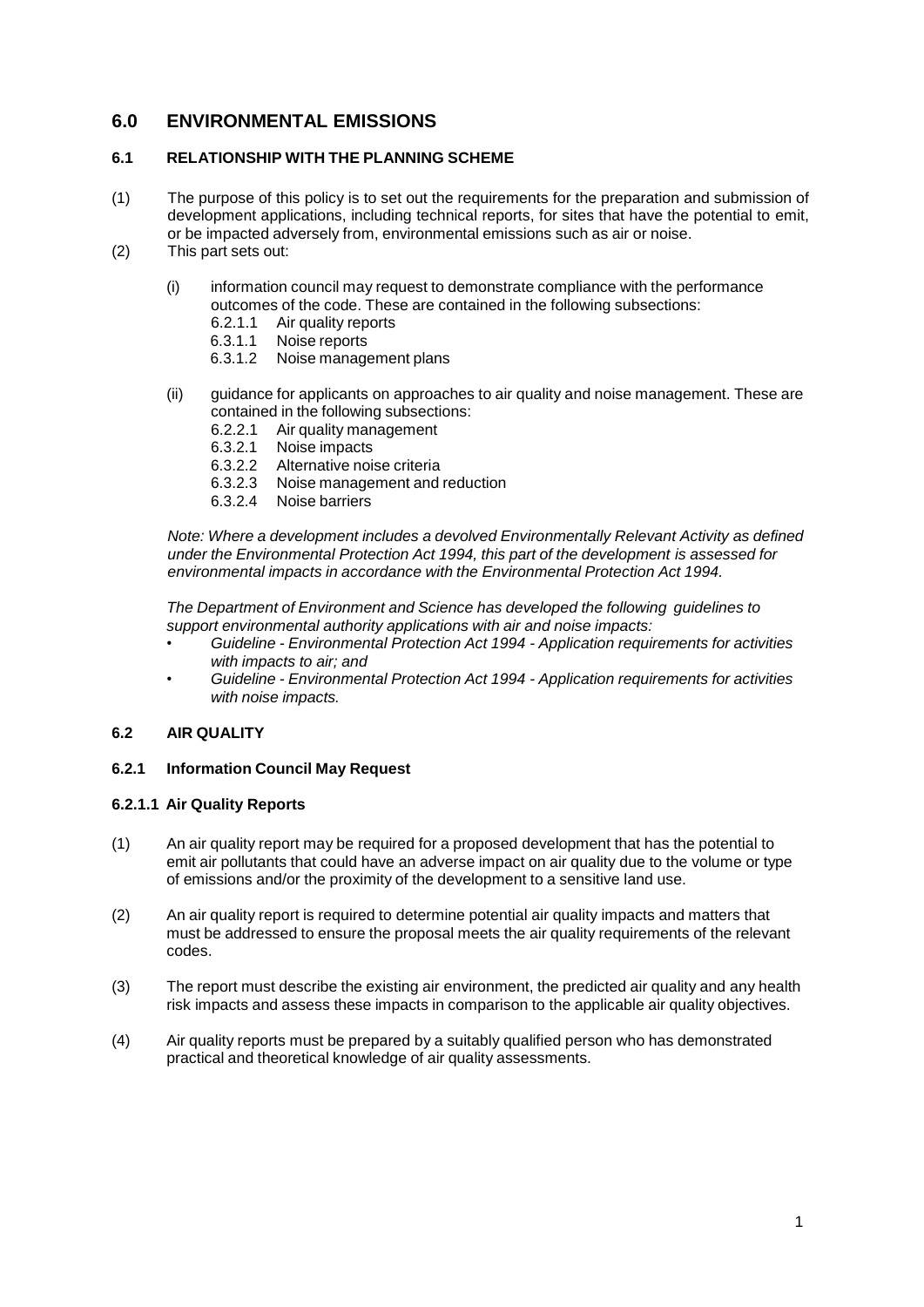- (5) An air quality report must contain the following
	- (a) A detailed site plan showing the layout of the site including main emission sources and the surrounding environment including local industries, sensitive receptors and topography;
	- (b) A detailed description of site activities including:
		- (i) the type of emissions, such as stack, area/volume, fugitive;<br>(ii) the operational parameters of all emission sources, includin
		- the operational parameters of all emission sources, including information such as variations to emission rates due to "peak" or "average" emissions, or upset conditions;
		- (iii) a description of the processes conducted at site, including operational hours;
		- (iv) the technology and design required to achieve best practice environmental management;
	- (c) A discussion of the prevailing meteorology based on on-site data (where available) or the closest monitoring information representative of the proposed site. This should include wind roses and an analysis of wind characteristics that are important to the dispersion of pollutants;

*Note: The Queensland Department of Environment and Science's Air Quality Sampling Manual provides guidance on measuring meteorological parameters when completing air dispersion modelling.*

- (d) An estimation of emissions. Emissions can be estimated using various methods such as -<br>(i)
	- National Pollutant Inventory Emissions Estimation Technique Manuals;
	- (ii) USEPA AP 42 Emissions estimations handbooks;
	- (iii) from monitoring or stack testing;
	- (iv) industry specific best practice guidelines;
- (e) An assessment of the existing air quality including a description of the surrounding land uses that may affect ambient air quality. Where available, air quality information from nearby monitoring stations should be included. The Queensland Department of Environment and Science has accepted the use of the 99<sup>th</sup> percentile for determining background pollution concentrations;
- (f) Dispersion Modelling (where undertaken) should consider the following:
	- (i) an appropriate dispersion model (e.g. CALPUFF) should be chosen in accordance with the New South Wales government's *Approved Methods for the Modelling and Assessment of Air Pollutants in NSW;*
	- (ii) if the AERMOD model is selected, then the meteorological data file needs to be prepared in accordance with the Victorian Environmental Protection Agency document entitled: *Construction of input meteorological data files for Environmental Protection Agency Victoria Regulatory Air Pollution Model (AERMOD), Publication No. 1550, 2013*; meteorological data is site representative across all seasons over at least one year;
	- (iii) simulated meteorological files may be used provided the data is demonstrated to be generated using appropriate methodologies and is representative of conditions of the site;
	- (iv) building wake effects are included where there is an on-site or nearby building that may impact on plume dispersion;
	- (v) terrain effects are accounted for where terrain may affect emission impacts;<br>(vi) cumulative impacts are accounted for either in the model or in background
	- cumulative impacts are accounted for either in the model or in background monitoring data;
	- (vii) variation to operating conditions and worst case scenarios. Apart from the normal suite of emission data such as emission rate, temperature, exit velocity or stack dimensions, the variation in process characteristics that impact on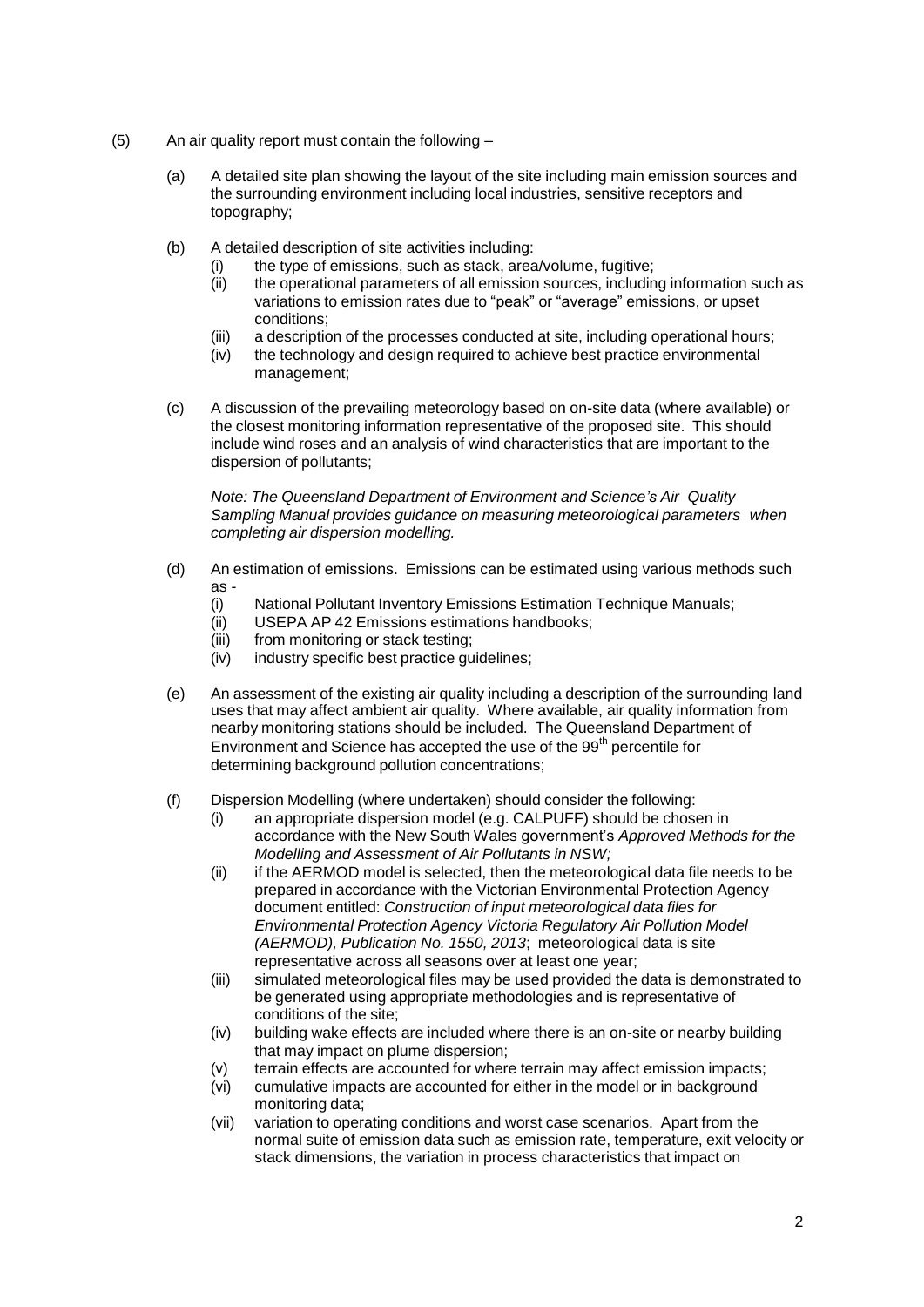emissions need to be considered, such as hours of operation, upset conditions, different feedstocks and fuels, and changes in process controls;

- (viii) the grid spacing of the receptor grid is chosen so that the predicted maximum concentration is not underestimated. Discrete or elevated receptors are included in the assessment in order to assess the impact where applicable;
- (ix) pollution contours for all pollutants, and tables summarising the predicted ground-level concentrations at sensitive receptors, are included with comparisons against relevant air quality standards;
- (g) where there is potential for odour impacts on sensitive receptors, the following additional information is required to determine the likelihood of adverse odour impacts:
	- (i) details of the modelled odour concentrations at the "most exposed existing or likely future off-site sensitive land uses" including a comparison with the odour criteria list in the relevant planning scheme code
	- (ii) recommendations to minimise as much as reasonably practicable the impact of odour emissions at sensitive land uses which may include the provision of adequate separation distances, edge/buffer treatments, waste minimisation and best practice control activities, refer to Table 1 of this policy for further information.

*Note: For further guidance on odour impact assessment reports refer to the Queensland Department of Environment and Science's Odour Impact Assessment from Development Guideline. For additional reference material for assessment and measurement of air quality refer to Australian Standard 4323.3:2001 Stationary Source Emissions - Determination of Odour Concentration by Dynamic Olfactory.*

(h) recommendations to minimise the impact of air quality/odour emissions, including emission control technology and adequate setback distances where a sensitive land use may be affected.

# **6.2.2 Guidance for Applicants**

# **6.2.2.1 Air quality management**

(1) Applicants are encouraged to take opportunities to reduce air emissions through best practice management and the application of the management hierarchy for air emissions. This management hierarchy is based on; avoid, recycle, minimise and manage, as described in the *Environmental Protection (Air) Policy 2008*. Some examples of waste prevention and minimisation, cleaner production and best practice environmental management are provided in Table 1 below.

# *Table 1 – Methods to minimise impacts from air emissions*

|                                       | Maintain adequate buffers between operations and nearest sensitive land use.                                                                                                                                                                            |
|---------------------------------------|---------------------------------------------------------------------------------------------------------------------------------------------------------------------------------------------------------------------------------------------------------|
|                                       | Incorporate alternative attenuation measures into the development to reduce                                                                                                                                                                             |
|                                       | nuisance impacts at sensitive land use.                                                                                                                                                                                                                 |
|                                       | Locate and design the buildings and infrastructure to reduce potential impacts on<br>adjacent land uses, for example locate building openings, exhaust vents, stacks,                                                                                   |
|                                       | and refuse storage areas furthest from sensitive land uses.                                                                                                                                                                                             |
| and operations management<br>Design a | Provide sealed areas on site for vehicle manoeuvring and access.                                                                                                                                                                                        |
|                                       | Clean equipment, work and traffic areas regularly to minimise the sources of                                                                                                                                                                            |
|                                       | dust and clean spilt materials immediately.                                                                                                                                                                                                             |
|                                       | At sites which have potential organic vapour emissions such as bulk fuel storage<br>facilities and service stations, where practicable, install vapour recovery<br>systems. Vent pipes are located as far away as possible from sensitive land<br>uses. |
|                                       |                                                                                                                                                                                                                                                         |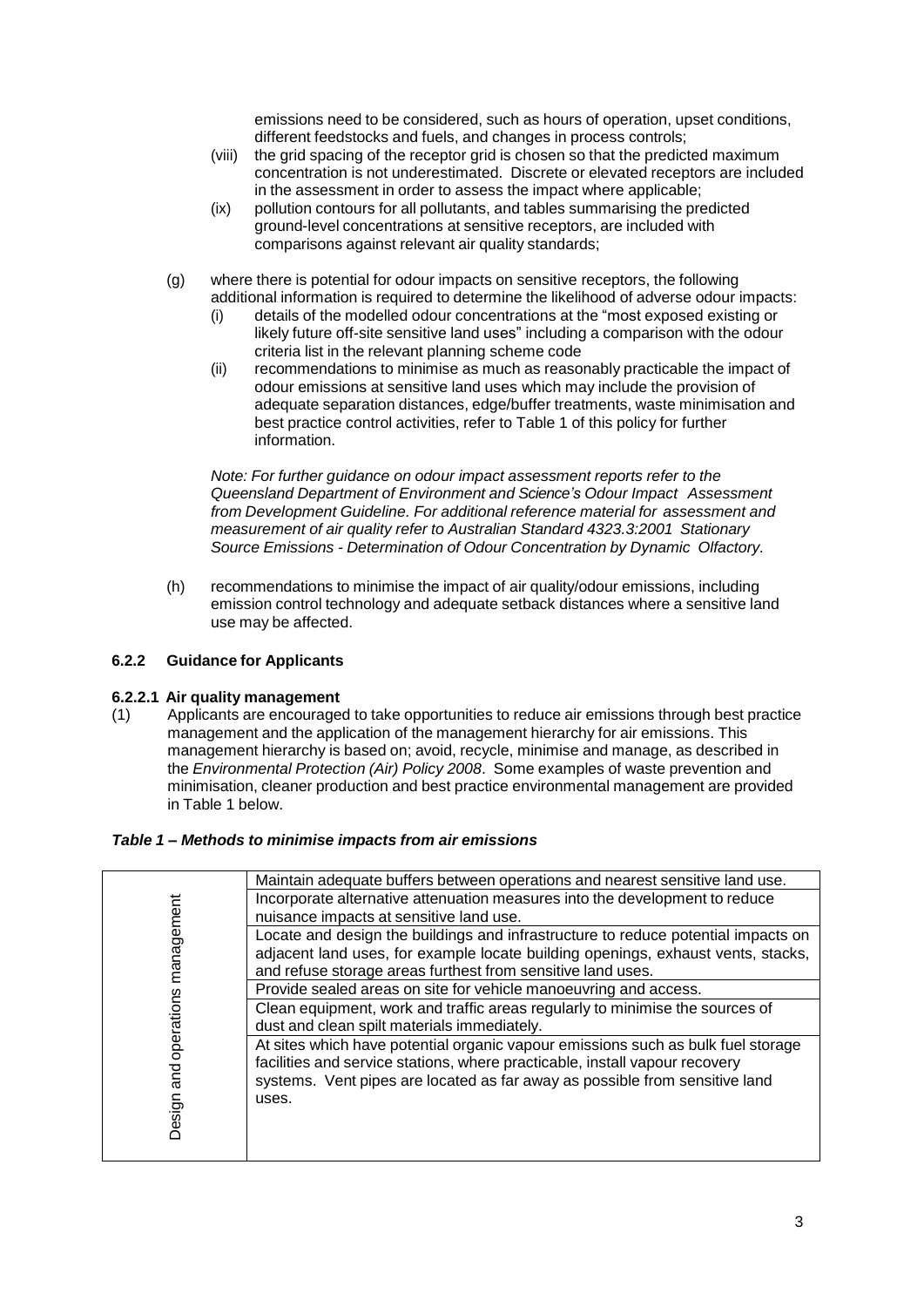|                                     | Develop and implement an environmental management plan that details the<br>procedures for air quality management and pollution prevention, staff training,<br>role definition and responsibilities and monitoring of performance.                                                                                                                                                                                                                                                                                                                                                                                                                                                              |
|-------------------------------------|------------------------------------------------------------------------------------------------------------------------------------------------------------------------------------------------------------------------------------------------------------------------------------------------------------------------------------------------------------------------------------------------------------------------------------------------------------------------------------------------------------------------------------------------------------------------------------------------------------------------------------------------------------------------------------------------|
| Dry materials/stockpile<br>handling | Maintain exposed stockpiles of raw or processed material to prevent fugitive dust<br>emissions.                                                                                                                                                                                                                                                                                                                                                                                                                                                                                                                                                                                                |
|                                     | Maintain stockpiles with walls on three sides and use water sprays to keep<br>material damp where practicable.                                                                                                                                                                                                                                                                                                                                                                                                                                                                                                                                                                                 |
|                                     | Keep stockpile materials 0.5 metres below wall tops and 0.5 metres inside open<br>ends of stockpile walls.                                                                                                                                                                                                                                                                                                                                                                                                                                                                                                                                                                                     |
|                                     | Enclose conveyors and chutes to minimise wind-generated dust emissions and<br>provide a belt scraper on each conveyor.                                                                                                                                                                                                                                                                                                                                                                                                                                                                                                                                                                         |
|                                     | Use water sprays at receival areas and transfer points to keep material damp.<br>Minimise drop height between conveyors.                                                                                                                                                                                                                                                                                                                                                                                                                                                                                                                                                                       |
|                                     | Store materials which are of fine or small particle sizes in sealed containers<br>where practical.                                                                                                                                                                                                                                                                                                                                                                                                                                                                                                                                                                                             |
|                                     | Surface coating by spraying is conducted in spray booths fitted with adequate<br>filters to catch overspray. Filters can be waterwash, fibre or baffle. A baffle filter<br>is only acceptable for small paint rates where paint is applied electrostatically.<br>Where practicable surface coating and cleaning are conducted inside of<br>buildings or enclosures.<br>Spray booths are fitted with a stack of adequate height to ensure there is<br>sufficient dispersion of exhaust gases. Stack outlets should not be fitted with                                                                                                                                                           |
|                                     | conical weather caps, spinning tops or the like which would interfere with the free<br>vertical discharge of the exhaust gases.                                                                                                                                                                                                                                                                                                                                                                                                                                                                                                                                                                |
|                                     | Where possible, use water-based coatings or those which produce low<br>emissions.                                                                                                                                                                                                                                                                                                                                                                                                                                                                                                                                                                                                              |
|                                     | Replace lids or cover odorous materials promptly after use to minimise<br>evaporation, off site impacts and wastage.                                                                                                                                                                                                                                                                                                                                                                                                                                                                                                                                                                           |
|                                     | For surface coating processes, train staff in proper application techniques of<br>materials to improve drying times and minimise odour impacts.                                                                                                                                                                                                                                                                                                                                                                                                                                                                                                                                                |
| Surface cleaning and/or coating     | Surface finishing equipment using abrasive and water blasting, sanding and<br>grinding should have dust collection devices fitted, such as an enclosed booth,<br>unless the object is too large or too heavy to fit in the booth or a fixed structure.<br>Outdoors blast cleaning should preferably be carried out using a blasting gun or<br>an airless applicator which sucks away the blasting agent together with any dust<br>generated to a dust collector. Outdoor abrasive blasting should also be avoided<br>during high wind conditions. Where impractical, adequate buffer distances are<br>provided with effective barriers or screens to prevent adverse particulate<br>emissions. |
| Emission controls                   | Point source particulate and odour emissions are vented through a filter to<br>minimise the discharge. Filters include devices such as: wet scrubber, cyclone,<br>bag, electrostatic, paper, activated carbon, and fibre. Odour control equipment<br>can include one or a combination of technologies including condenser, scrubber<br>biofilter and/or afterburner.                                                                                                                                                                                                                                                                                                                           |
|                                     | Use mechanical ventilation systems and activated carbon filters or scrubbers to<br>prevent the release of any uncontrolled and objectionable odours from buildings<br>or rooms.                                                                                                                                                                                                                                                                                                                                                                                                                                                                                                                |
|                                     | Fabric or bag filters are installed to vent silos. Silos should also include<br>automatic level sensors, air tight inspection hatch and an alarm or shut off valve<br>to prevent overfilling and a burst bag detector system with ducting to ground<br>level near tanker filling point.                                                                                                                                                                                                                                                                                                                                                                                                        |
|                                     | Dust extraction systems exhausting through fabric filters may be an effective<br>alternative to water sprays. Water spray systems are installed for outdoor<br>operations with a high dust generating potential.                                                                                                                                                                                                                                                                                                                                                                                                                                                                               |
|                                     | Fuel burning should not be carried out under reducing conditions which has the<br>potential to cause smoke nuisance.                                                                                                                                                                                                                                                                                                                                                                                                                                                                                                                                                                           |
|                                     | Where facilities include bulk storage facilities for organic liquids, such as<br>petroleum, implement design features and install suitable controls to manage<br>organic vapour emissions.                                                                                                                                                                                                                                                                                                                                                                                                                                                                                                     |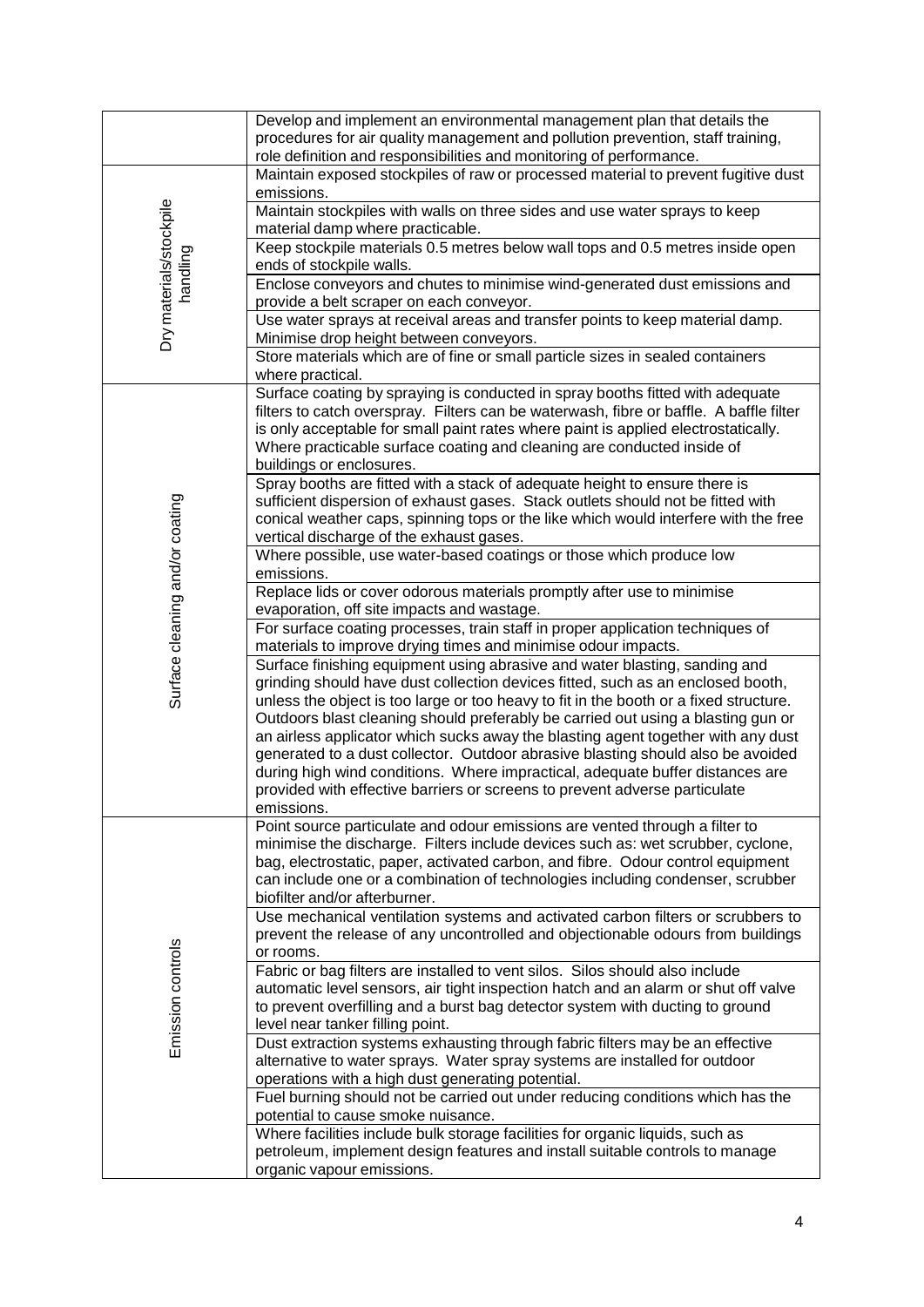|                     | Volatile liquids are pumped instead of poured.                                                                                                          |
|---------------------|---------------------------------------------------------------------------------------------------------------------------------------------------------|
| Waste<br>management | Putrid or tainted organic materials should be stored in enclosed containers and                                                                         |
|                     | refrigerated until removed from premises.                                                                                                               |
|                     | The transportation of odorous wastes including sewage effluents, food                                                                                   |
|                     | processing waste, offal, manure or carcasses is in covered vehicles or                                                                                  |
|                     | containers/bins to minimise odours or dust emissions.                                                                                                   |
|                     | Wastes are recycled and reused where possible. No wastes are burned as a<br>disposal method, except where it can be demonstrated it is a form of energy |
|                     | recovery.                                                                                                                                               |

# **6.3 NOISE**

#### **6.3.1 Information that may be requested**

#### **6.3.1.1 Noise Reports**

- (1) Where a proposed development may cause a noise impact on a sensitive land use, a noise report may be required to confirm the development will not adversely impact on the sensitive receiving environment.
- (2) Noise reports must be prepared by a suitably qualified acoustic consultant who has demonstrated practical and theoretical knowledge of noise assessments.
- (3) A noise report must include the following information as a minimum:
	- (a) A site analysis plan at a scale of 1:100 or 1:200 indicating the location of the development noise sources and sensitive land uses;
	- (b) Plans showing the orientation of buildings and facilities including:
		- (i) the location of openings such as delivery areas, loading bay areas, car parking and refuse collection;
		- (ii) the location of noise generating plant such as air conditioning, pumps, compressors and fans with respect to adjacent sensitive land uses;
		- (iii) details of proposed noise attenuation devices;
		- (iv) design and construction materials to be used;
		- (v) sketch plans and elevations showing building design, building layout and materials;
		- (vi) the façade noise level used as the basis for calculating building attenuation requirements at each location including reduction weightings (Rw) for the building;
	- (c) Proposed operations including a comprehensive description of
		- (i) the proposed operational hours, site operations and activities;
		- (ii) plant and equipment to be used, including its location, time and period of operation, and frequency of use;
		- (iii) the operating sound power level in dB(A) and frequency analysis for all proposed equipment and plant;
		- (iv) an accurate description of any noise with annoying characteristics described in terms of the noise level, frequency and duration of occurrence;
		- (v) details of the frequency of proposed transport to and from the site including deliveries;
		- (vi) noise sources from surrounding businesses and activities including the location, nature and operational hours;

*Note: If an exact description of equipment cannot be supplied, noise data from equivalent equipment operating at similar operating conditions may be accepted as a substitute. Ensure transport routes are located to cause minimum noise impact in surrounding areas and are identified on a suitable map.*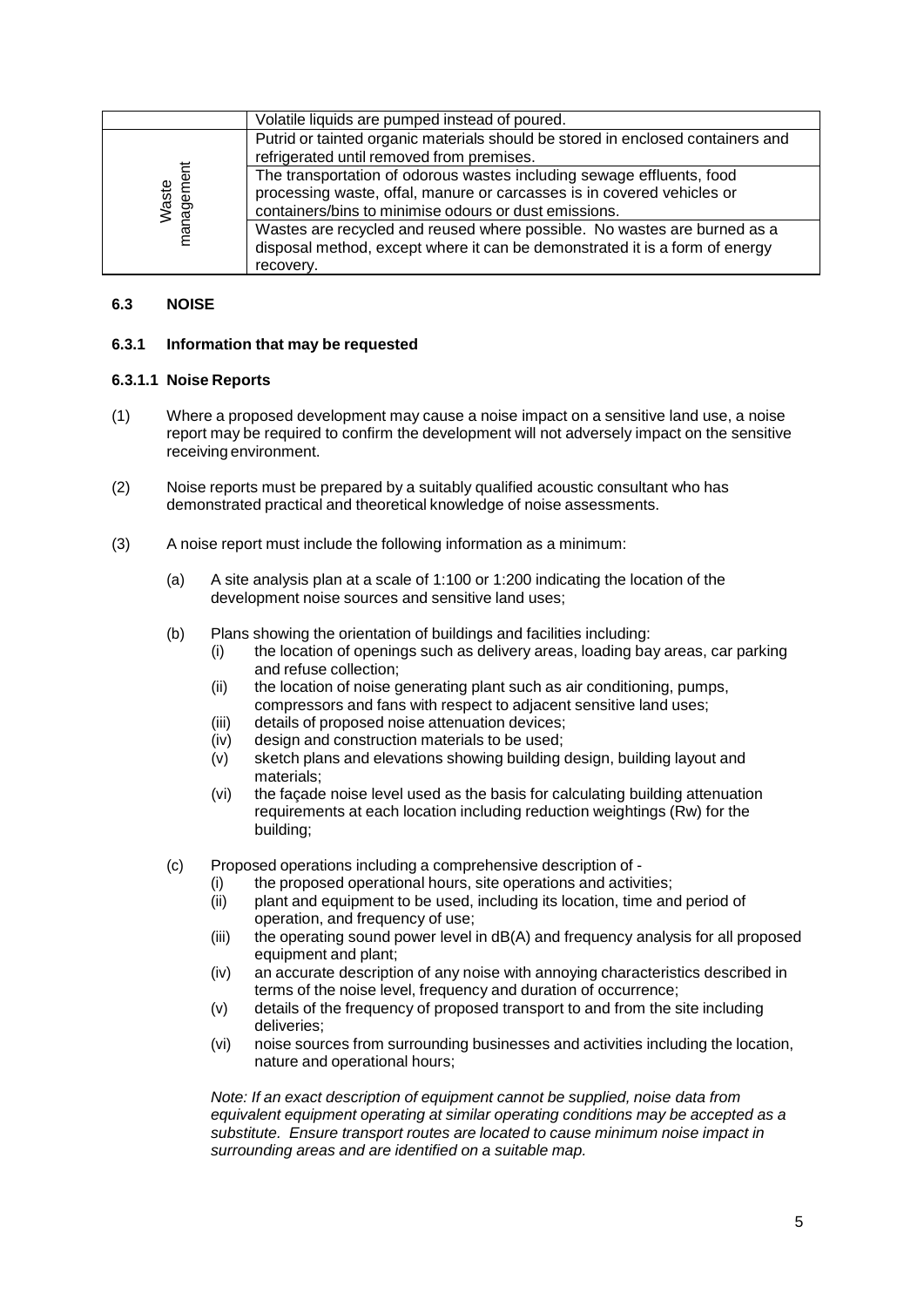- (d) Noise issues all noise issues associated with a proposed development must be clearly defined, preferably in a table or a list. Minor noise issues which do not justify a full analysis should still be identified and reasons given to explain their insignificance.
- (e) Noise control strategy a clear and concise statement and plan must be provided which sets out the proposed recommendations to deal with each of the identified noise issues. This may include a combination of-
	- (i) source control such as plant selection;<br>(ii) source modification such as acoustical
	- source modification such as acoustical treatments or management measures;
	- (iii) propagation control such as buffers and barriers;<br>(iv) receptor modification such as a dwelling upgrade
	- receptor modification such as a dwelling upgrade;
- (f) Provide details of the noise attenuation measure to be implemented to reduce noise levels to achieve the relevant noise criteria including the methods used to calculate this attenuation. Where acoustic barriers are recommended, associated landscaping plans are required demonstrating compliance with diagrams 1, 2 or 3 of Appendix A. For further information refer to section 6.5.5.3 Noise Reduction and Table 6 - Methods to minimise impacts from noise emissions.
- (g) Noise monitoring/measurements (where required) must include:
	- (i) a map showing the location of measurement positions, detailing microphone height and orientation, and including details of any obstructions or interference such as reductions in the angle of view;
	- (ii) reflective surfaces and atypical barriers are avoided where possible when taking measurements;
	- (iii) the type of sound being measured and the character of the sound field;
	- (iv) the sound power levels obtained, including frequency analysis, where relevant;
	- (v) the sound pressure levels measured at each monitoring location, including output data such as log files, traces, and charts from the noise monitoring equipment;
	- (vi) The descriptors for all noise measurements for example  $L_{A10}$ ,  $L_{Amax}$ ,  $L_{A90}$ ,  $L_{Aeq}$ ;
	- (vii) frequency weighting and response time, fast/slow/impulsive, used for each measurement;
	- (viii) duration of each measurement period. Measurement intervals shall not be less than 15 minutes;
	- (ix) date and time at which each measurement was performed. It is important the monitoring is carried out at times and over periods that adequately characterise the noise under investigation and the local acoustic climate. Justification of times and periods selected should be included;
	- (x) noise levels should represent normal day to day operations;
	- (xi) relevant meteorological conditions and other site considerations during assessment. These include, for example, air temperature, relative humidity, barometric pressure, wind speed and direction, rain, aircraft noise, vehicle noise and insect/wildlife noise;
	- (xii) A description of the nature of ground cover, for example, thick grass, shrubbery and dense vegetation between the proposed development site and the area likely to be influenced;
	- (xiii) noise level or noise contour predictions in the locality both with and without noise attenuation;
	- (xiv) the assessment should include an evaluation of a range of noise attenuation options and recommendations to mitigate potential noise nuisance;
	- (xv) provide details and justification of the methodology used, including all assumptions made as part of the assessment;
	- (xvi) name of manufacturer, type and serial numbers of all monitoring and calibration equipment;
	- (xvii) last laboratory calibration date, internal reference check and external calibration results before and after measurement;
	- (xviii) name of the person who conducted the assessment and the name of the report author, if different.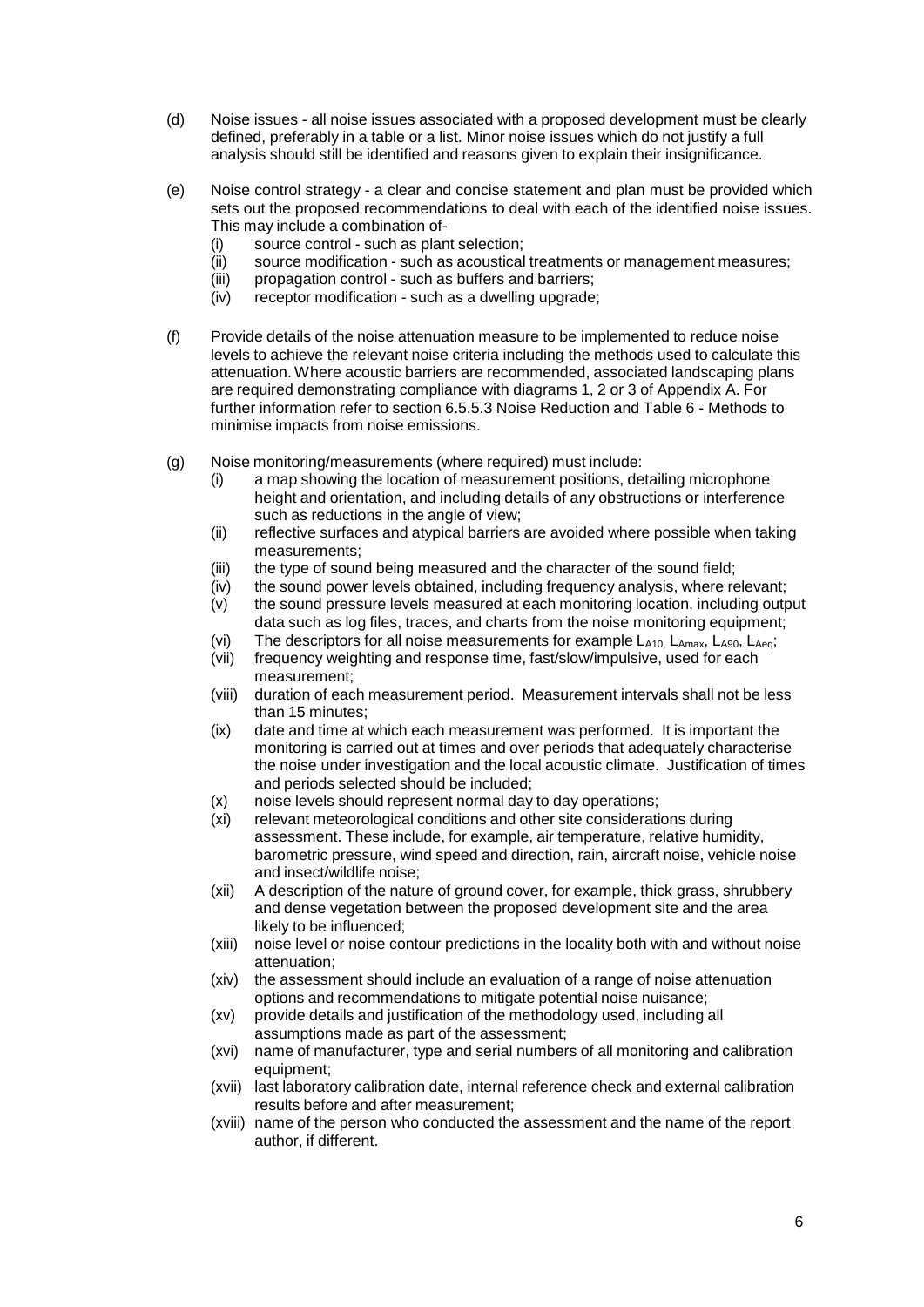- (h) Noise predictions and calculations provided must include:
	- (i) a description of the modelling methods applied;
	- (ii) details of noise measuring and modelling procedures, calculations and assumptions;
	- (iii) name of the model used for the predictions;
	- (iv) monitoring data which supports calculations resulting from modelling;
	- (v) for any source noise that may have tonal or impulsive characteristics, provide details of the calculations for adjustments/corrections;
	- (vi) where tonal components are expected to be present, one-third octave band predictions are required to adequately describe the contribution from these noise sources. The level and frequency of occurrence of impulsive noise, or noise with other annoying characteristics such as amplitude or frequency modulation or information content, should be provided;
	- (vii) individually predicted components are combined to produce the predicted cumulative noise impact at each receptor site;
	- (viii) calculations showing effectiveness of proposed noise attenuation measures such as distance attenuation and building attenuation;
	- (ix) predicted noise levels are compared with acceptable levels and/or the acceptable solutions specified in the relevant codes. Exceedences are identified separately and the relevant degree of noise reduction required to achieve compliance with the appropriate criteria is specified.

*Note: The noise assessment must comply with the Queensland Department of Environment and Science's Noise Measurement Manual and Australian Standards.*

# **6.3.1.2 Noise Management Plans**

- (1) A Noise Management Plan is required when potential noise nuisance can be effectively controlled through management measures.
- (2) A Noise Management Plan allows an applicant to monitor and ameliorate potential noise nuisance through documented processes which can be regularly reviewed and amended as per site requirements.
- (3) A Noise Management Plan must include:
	- (i) the intended noise reduction measures and their anticipated performance;
	- (ii) management measures include all noise control actions which rely on people to behave in a particular way. For example requiring staff to restrict certain activities to certain times or to intervene by closing doors or re-directing activities;
	- (iii) performance indicators, a review schedule and indicate the responsible person(s) for achieving the aim of the plan;

# **6.3.2 Guidance for applicants**

#### **6.3.2.1 Noise Impacts**

- (1) Noise is assessed as part of the development application to enhance or protect acoustic environmental values in a manner consistent with the objectives in the *Environmental Protection (Noise) Policy 2008.* This policy identifies environmental values to be enhanced or protected, these being qualities of the acoustic environment that are conducive to:
	- (a) The wellbeing of the community of a part of the community, including its amenity;
	- (b) The wellbeing of an individual, including the individual's opportunity to have sleep, relaxation and conversations without unreasonable interference from intrusive noise.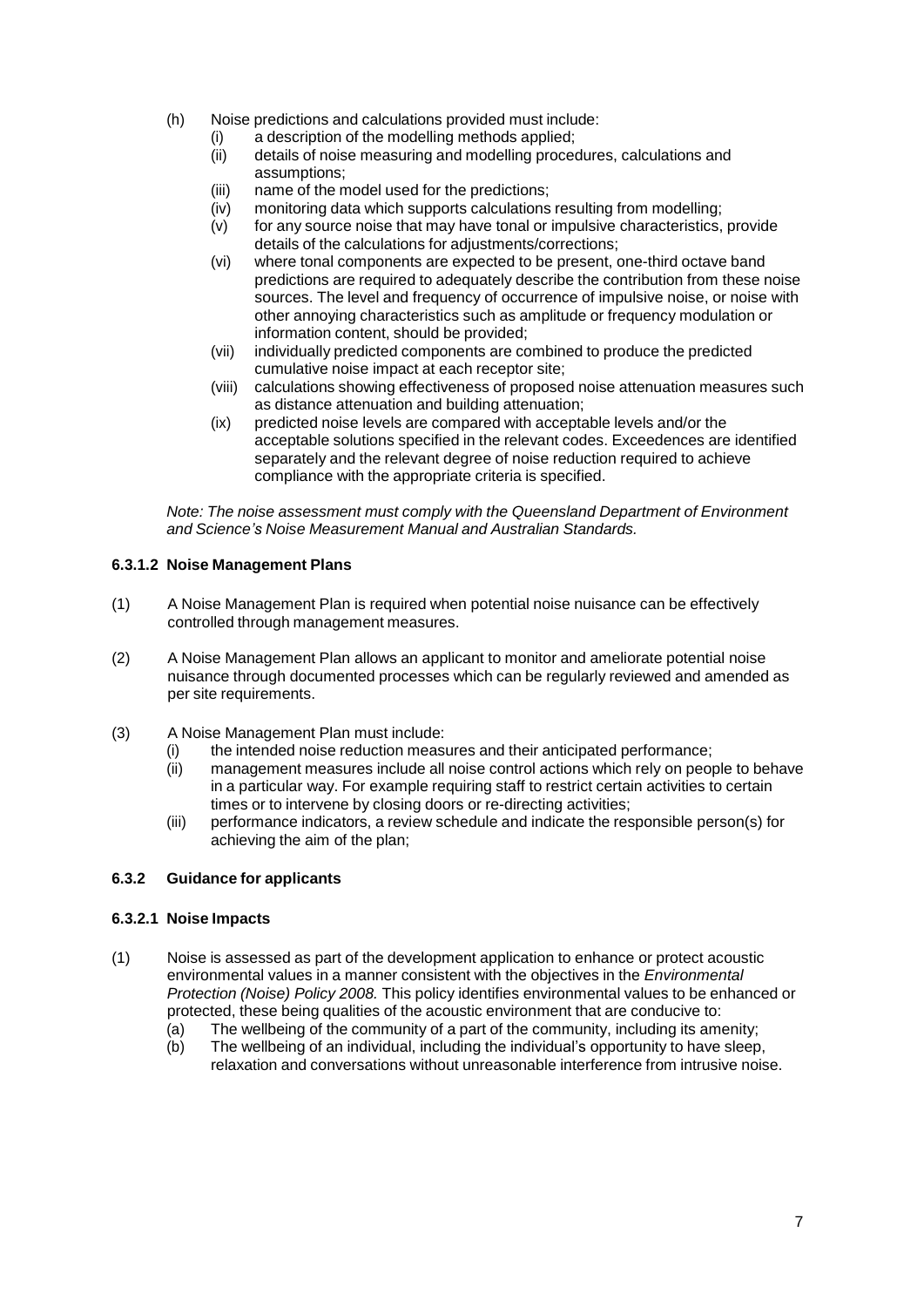- (2) Noise can be defined as unwanted sound that unreasonably intrudes into our daily activities and can cause varying degrees of nuisance and annoyance. Noise that occurs at night is more likely to disturb a community than noise that occurs during the day. Noise may contain annoying characteristics, such as -
	- (1) tonality "humming" and "whining";
	- (2) modulation regular changes in level or pitch such as a siren;<br>(3) impulsiveness "hammering".
	- impulsiveness "hammering".

#### **6.3.2.2 Alternative Noise Criteria**

(1) Where noise criteria cannot be achieved the comparison of like parameters can be applied. Table 3 can also be used to provide a qualitative description in relation to changes in sound pressure level at sensitive receptors.

#### *Table 3 - Subjective Effects of Changes in Audible Sound Pressure*

| Change in Sound Pressure Level (dB)                                                             | <b>Change in Apparent Loudness</b> |  |
|-------------------------------------------------------------------------------------------------|------------------------------------|--|
| $+3$ dB                                                                                         | Just perceptible                   |  |
| $+5$ dB                                                                                         | Clearly noticeable                 |  |
| $+10$ dB                                                                                        | Twice as loud                      |  |
| Reference: Bies D.A. & Hansen C.H. (1996) Engineering Noise Control Theory and Practice, Second |                                    |  |
| Edition; Department of Mechanical Engineering, University of Adelaide: South Australia.         |                                    |  |

#### **6.3.2.3 Noise Management and Reduction**

(1) Applicants are encouraged to take opportunities to reduce noise emissions through the best practice environmental management measures. Such measures include noise minimisation technology, construction, design, location, form, environmental performance, management considerations and alternatives. Examples are given in Table 4.

#### *Table 4 – Methods to minimise impacts from noise emissions*

| Siting and design              | Select an appropriate site for the use considering the proximity to sensitive land<br>uses and the local meteorological conditions                                                                                   |
|--------------------------------|----------------------------------------------------------------------------------------------------------------------------------------------------------------------------------------------------------------------|
|                                | Design site layout to ensure building openings, roads, parking areas and other<br>major activities and operational areas are located away from current or future<br>sensitive land uses                              |
|                                | Where possible use the layout of the buildings, site infrastructure and natural<br>topography as noise barriers                                                                                                      |
|                                | Where possible confine noisy processes to areas protected by enclosures or<br><b>barriers</b>                                                                                                                        |
|                                | Locate noisy processes such as loading bays and entrances/exits away from<br>sensitive land uses                                                                                                                     |
|                                | Locate noise sources such as air compressors, pumps and similar in areas<br>furthest from sensitive land uses, provide effective noise barriers or enclosures,<br>and keep doors on enclosures closed when operating |
| Construction<br>standards      | Vehicle traffic areas are paved, have low gradients and are maintained in good<br>condition                                                                                                                          |
|                                | Install double-glazing to windows and sound locks to doors facing sensitive land<br>uses                                                                                                                             |
|                                | Buildings housing noisy operations, activities or equipment are constructed of<br>suitable materials to reduce noise transmission such as ceilings and walls lined<br>with sound absorbing material                  |
|                                | Reduce structure-borne noise and vibration by mounting equipment on<br>appropriate isolation systems designed by a specialist in this field                                                                          |
| standar<br><b>Perati</b><br>မိ | Install noise suppression devices to equipment according to the manufacturer's<br>specifications and ensure the efficiency of these devices is maintained                                                            |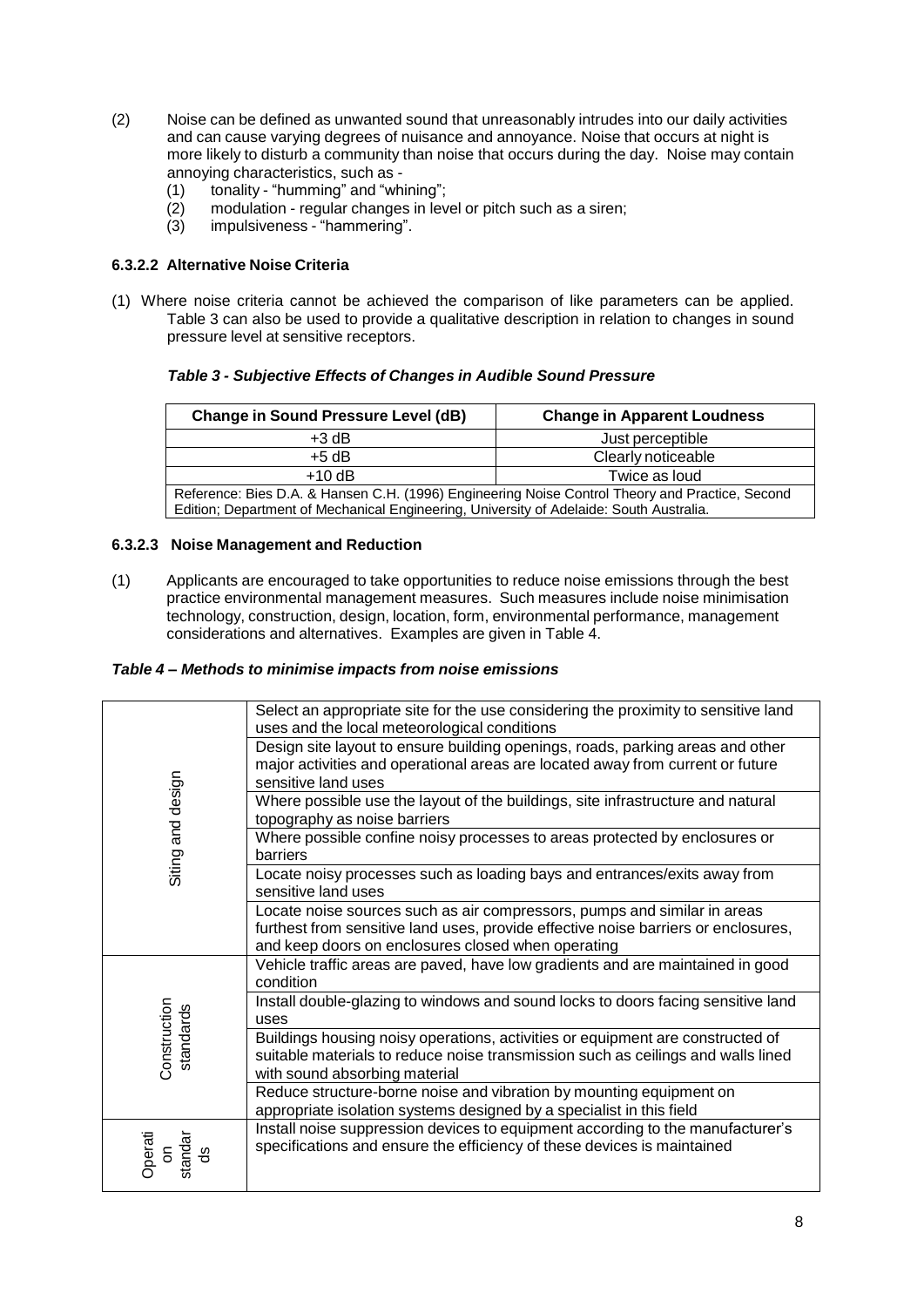|                           | Design and maintain adequate noise buffers between noise sources and                                                             |
|---------------------------|----------------------------------------------------------------------------------------------------------------------------------|
|                           | sensitive land uses. In particular, install noise barriers such as screens around                                                |
|                           | noisy equipment, operations and activities                                                                                       |
|                           | Fit all diesel engines and noisy vehicles with efficient exhaust mufflers                                                        |
|                           | Avoid installing machinery that may have humming or whirring components or                                                       |
|                           | impulses, or annoying tonal or hammering noises. If such machinery is installed,                                                 |
|                           | noise suppression devices are applied to mitigate potential nuisance                                                             |
|                           | Fit effective inlet and exhaust silencers to air compressors and ensure that air                                                 |
|                           | pressure operated controls and air operated valves on silos and hoppers are                                                      |
|                           | equipped with silencers                                                                                                          |
|                           | Where possible, substitute equipment with an equivalent quieter/lower sound                                                      |
|                           | power level piece of equipment, for example, electric rather than diesel or air                                                  |
|                           | powered                                                                                                                          |
|                           | Where possible replace alarms, horns and telephone bells with visual signs,                                                      |
|                           | mobile phones or pagers                                                                                                          |
|                           | Where blasting of rock or hard ground is involved, use technologies that<br>minimise air blast overpressure and ground vibration |
|                           | Ensure that openings including windows and roller-doors facing sensitive land                                                    |
|                           | uses are kept closed and all unnecessary openings are sealed. Install signage                                                    |
|                           | to alert staff and/or visitors to their responsibilities to minimise the generation                                              |
|                           | and propagation of unnecessary noise                                                                                             |
|                           | Limit noisy routine operations to standard working hours of 7am to 6pm Monday                                                    |
|                           | to Friday, and 7am to 1pm Saturday. Noisy work should not be carried out on                                                      |
|                           | Sundays or public holidays, except where approved as part of the land use or                                                     |
|                           | another approval such as an activity under the Environmental Protection Act (as                                                  |
|                           | amended)                                                                                                                         |
|                           | Conduct noisy activities at times when the likelihood for nuisance is minimised,                                                 |
|                           | for example, the middle of the day                                                                                               |
|                           | Work outside of standard working hours is limited to quiet "finishing off" work and                                              |
|                           | generally conducted within buildings                                                                                             |
|                           | Limit vehicle movements, especially deliveries and truck movements, to standard                                                  |
|                           | working hours                                                                                                                    |
| Noise management measures | Where possible, activities such as concrete pours are restricted to standard                                                     |
|                           | working hours. If activities are required to occur outside of these hours, affected                                              |
|                           | premises are notified of the duration and times in advance of the event                                                          |
|                           | Employ regular inspection and maintenance programs to ensure noise control                                                       |
|                           | fittings such as seals, doors and exhaust systems are in good working order and                                                  |
|                           | prompt attention is given to loose or rattling covers, worn bearings and broken                                                  |
|                           | equipment                                                                                                                        |
|                           | Develop and implement an Environmental Management Plan including                                                                 |
|                           | procedures for -                                                                                                                 |
|                           | noise management;<br>(i)                                                                                                         |
|                           | pollution prevention;<br>(ii)                                                                                                    |
|                           | (iii) staff training;                                                                                                            |
|                           | (iv) customer education where applicable;                                                                                        |
|                           | definition of roles and responsibilities;<br>(v)                                                                                 |
|                           | (vi) monitoring of performance;                                                                                                  |
|                           | (vii) contingency actions.                                                                                                       |

# **6.3.2.4 Noise Barriers**

- (1) The use of barriers for noise attenuation is the least preferred option, however, the following should be considered during the design of the development where noise attenuation measures in the form of barriers, fences and vegetated buffers are required.
	- (a) The design of these noise attenuation measures should not -
		- (i) compromise the ability to protect property from crime and vandalism;<br>(ii) obstruct or reduce passage by pedestrians to public transport nor
		- obstruct or reduce passage by pedestrians to public transport nor contribute to deterioration of accessibility to public transport;